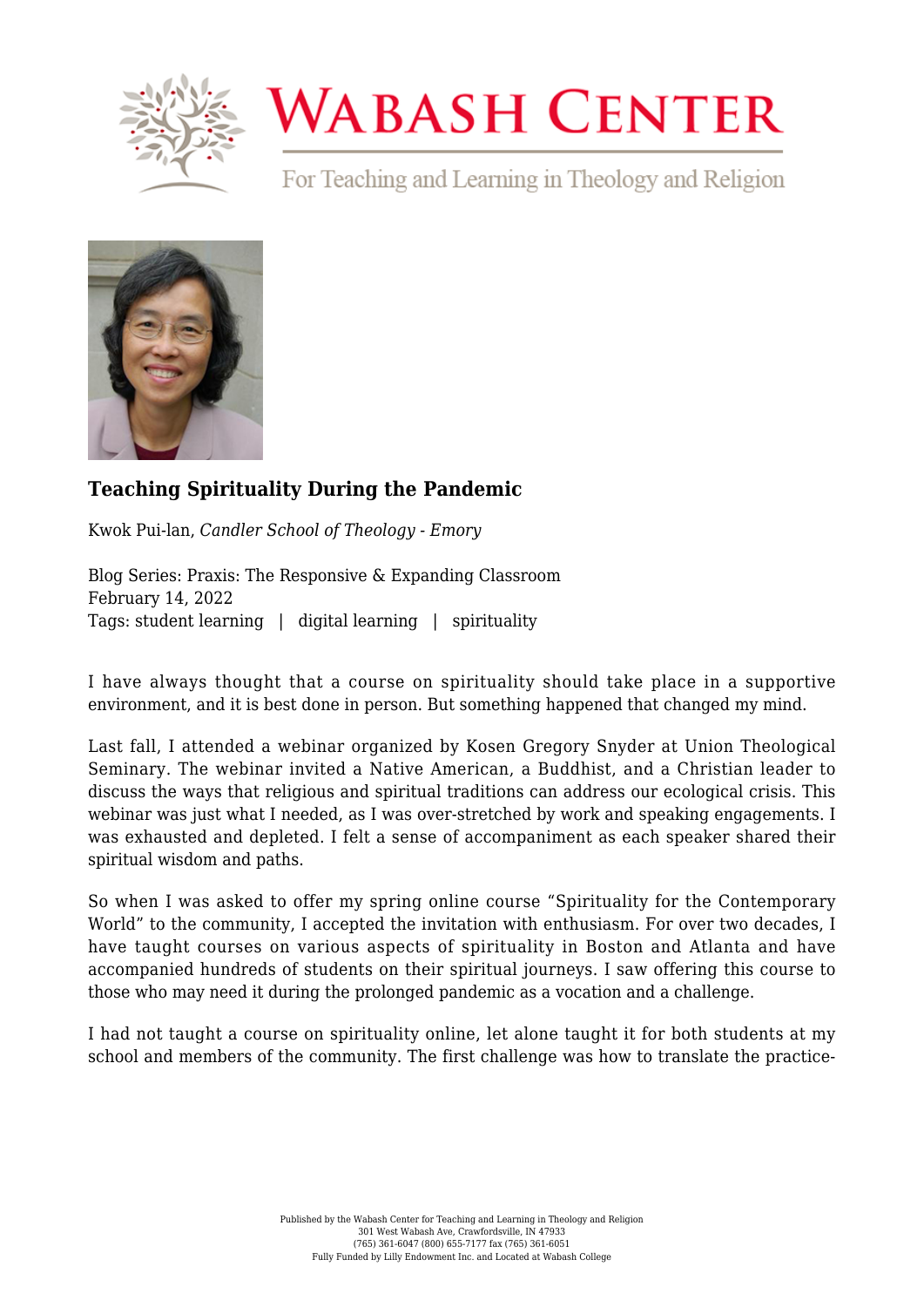oriented pedagogy to an online format. I include meditation, breathing exercises, Tai Chi movements, singing, arts, and rituals in my spirituality courses. I emphasize learning by doing and not just listening! How could we do these things in a Zoom setting? As we know by now, even the simple thing of group singing is a challenge on Zoom.

To learn how I might do some of these in my class, I consulted my colleagues at school who have expertise in digital learning. They have given me a lot of encouragement and sound advice and the school will provide production help and equipment if needed. I welcome the challenges of teaching this class as a growing edge of my teaching. I have taught this course in person numerous times, and I am eager to find out what I can learn by teaching it online.

The pandemic has disrupted higher education and its impact will last for years to come. According to [a study by Instructure,](https://www.msn.com/en-us/health/medical/effects-of-pandemic-on-higher-education/vi-AARBzyw) the company that created the online platform Canvas, the demand for online and hybrid courses skyrocketed, even as in-person learning resumes. Thus, scholars in religion and theological educators need to be better prepared so they can teach these courses well. I know that many seminaries and divinity schools have already used online and hybrid learning for some time and the learning curve may not be so steep.

When the pandemic closed my school and forced our classes to go online, the school has provided training and support for the faculty. One of the challenges was learning how to use the Zoom platform, which was originally designed for business, to create an interactive and participatory learning environment. I learned from my colleague Sarah Bogue, who offered useful tips and exercises for [building community through online learning.](https://dialogueonteaching.buzzsprout.com/829600/6032977) I intend to use some of her suggestions in my spirituality class.

Since the community participants in my class do not have access to the school's academic teaching technology, I decided to create a [website](https://scholarblogs.emory.edu/spirituality/) for the course. At the beginning of the pandemic, when everything shifted online, I helped the network [Pacific, Asian, and North](https://www.panaawtm.org/) [American Asian Women in Theology and Ministry](https://www.panaawtm.org/) update our website, open Twitter and Instagram accounts, and create a [YouTube channel.](https://www.youtube.com/c/panaawtm) I feel good that I can transfer what I have learned in my community work to my online teaching.

The course website has a [blog](https://scholarblogs.emory.edu/spirituality/blogs/). I posted the first blog, explaining why I am teaching this course at this time. Many Facebook friends posted prayers and thoughts about the new year in the first week of January and I asked for permission to share a New Year prayer and photos taken to show nature's beauty on the blog. Participants in the class will be invited to contribute blog posts to share with the class.

The course will have its own Facebook page. I will post the questions to be discussed each week. I plan to use this space for participants to share their practices, such as photos of home altars, places for meditation, and nature walks, as well as spiritual poetry and writing. While my students have their assignments, the posts on Facebook will allow me to gauge community participants' interest and engagement in the course.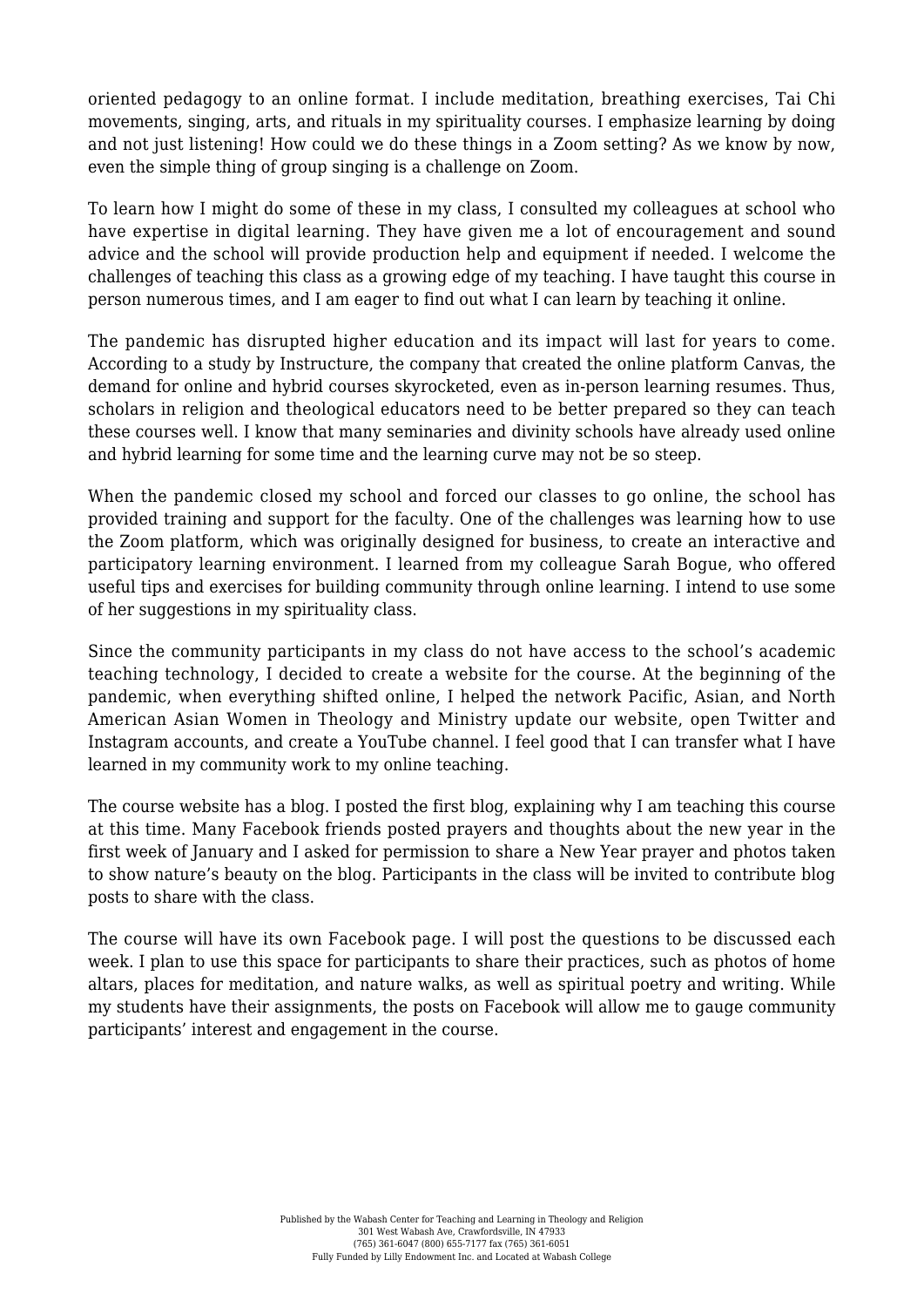

An altar I created

To avoid Zoom fatigue, I will not give long presentations and will minimize the almost routine use of PowerPoint in Zoom teaching. We must justify why we need to have synchronous meetings at all if the meetings are not interactive. Instead, I have invited guest speakers and artists to lead a range of activities, including [Notes of Rest](https://nam11.safelinks.protection.outlook.com/?url=http%3A%2F%2Fjuliandavisreid.com%2Fnotesofrest&data=04%7C01%7Cpui.lan.kwok%40emory.edu%7Cccb48d73b0f147f78da708d9cf33f907%7Ce004fb9cb0a4424fbcd0322606d5df38%7C0%7C0%7C637768645615483065%7CUnknown%7CTWFpbGZsb3d8eyJWIjoiMC4wLjAwMDAiLCJQIjoiV2luMzIiLCJBTiI6Ik1haWwiLCJXVCI6Mn0%3D%7C2000&sdata=zmzVlcmLx8GwIbq4d4jhiEgyjIn7E4RBg88czUg41f4%3D&reserved=0), artwork, and learning to write poetry. Some of them have taken my spirituality courses and they are delighted to help as I offer this course to the community.

As a seasoned teacher, trying something new in teaching stretches my pedagogical imagination. We have been in the digital age for decades, and teaching can't remain the same if we are to catch up with the digital natives, who are well versed in digital technology. Two weeks before the course, I began setting myself in the spirit of teaching this course. I paid attention to my daily rituals (the design of daily life) and practiced Pilates for seniors. I always enjoy teaching spirituality courses because I need them as much as my students do!